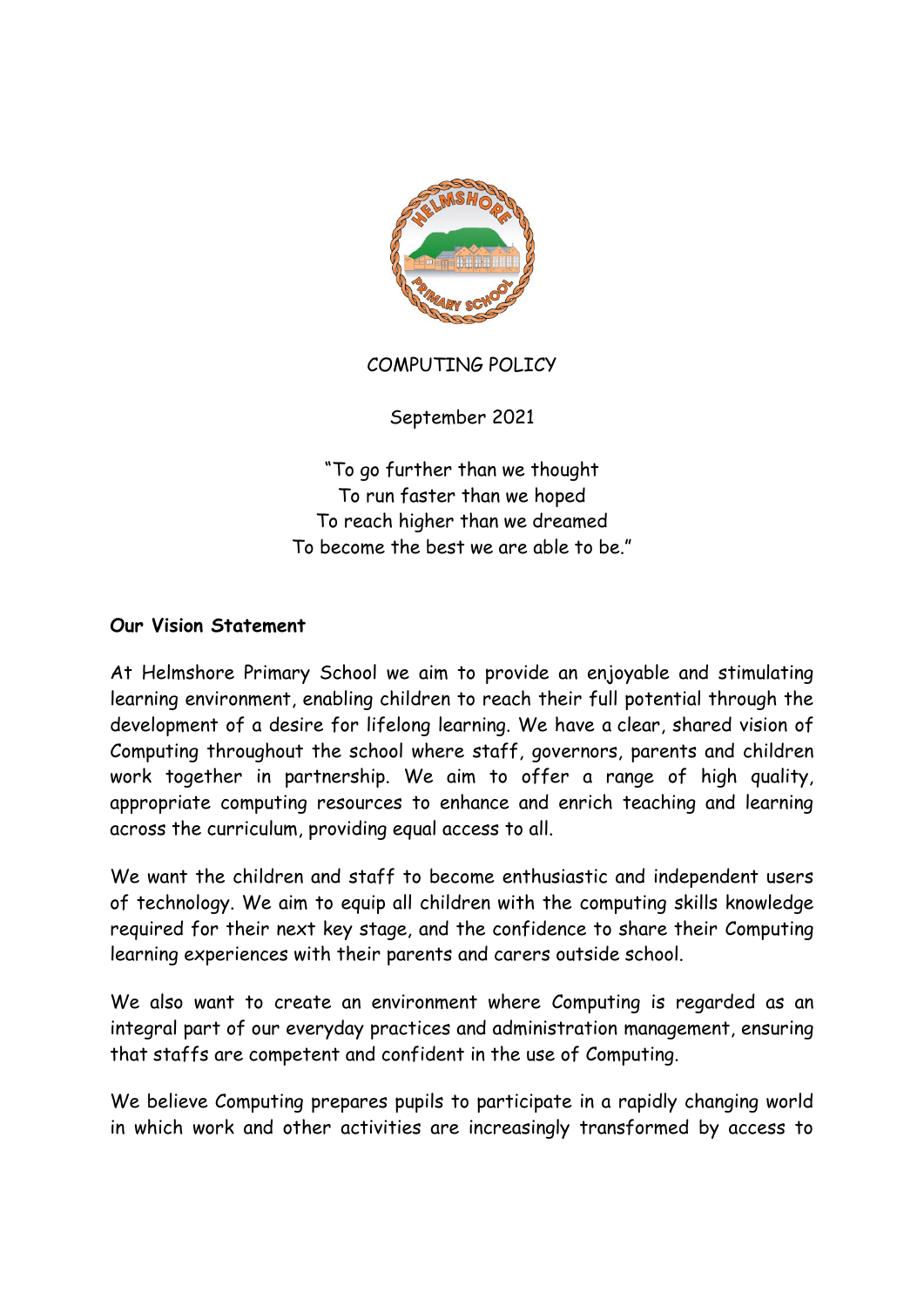varied and developing technology. We aim to keep abreast of advances in technology to prepare our students for the twenty first century.

Pupils learn how to employ Computing to enable rapid access to ideas and experiences from a wide range of people, communities and cultures. Increased capability in the use of Computing promotes initiative and independent learning, with pupils being able to make informed judgements about when and where to use Computing to best effect, and to consider its implications for home and work both now and in the future.

Parents should benefit in the future from speedier access to details on their children's progress and attendance in school. Via our website and Twitter Feed, parents and carers will have opportunities to participate in their child's education and be kept fully up to date with school affairs. Staff will be supported by administrative computing to give a more efficient access to information provided by an increased store of data. All staff will be competent in the use of computing and its potential for raising standards and developing independent learners will be fully understood.

Communication with Governors will be enhanced via school e-mail, the school website and Groupcall. Governors understand the potential of Computing for raising standards and developing independent learners.

The appropriate use of Computing develops our school's high quality teaching and learning, administration and management.

#### **Aims and objectives**

Computing is changing the lives of everyone. Through teaching Computing we equip children to participate in a rapidly-changing world where work and leisure activities are increasingly transformed by technology. We enable them to find, explore, analyse, exchange and present information. We also focus on developing the skills necessary for children to be able to use information in a discriminating and effective way. Computing skills are a major factor in enabling children to be confident, creative and independent learners.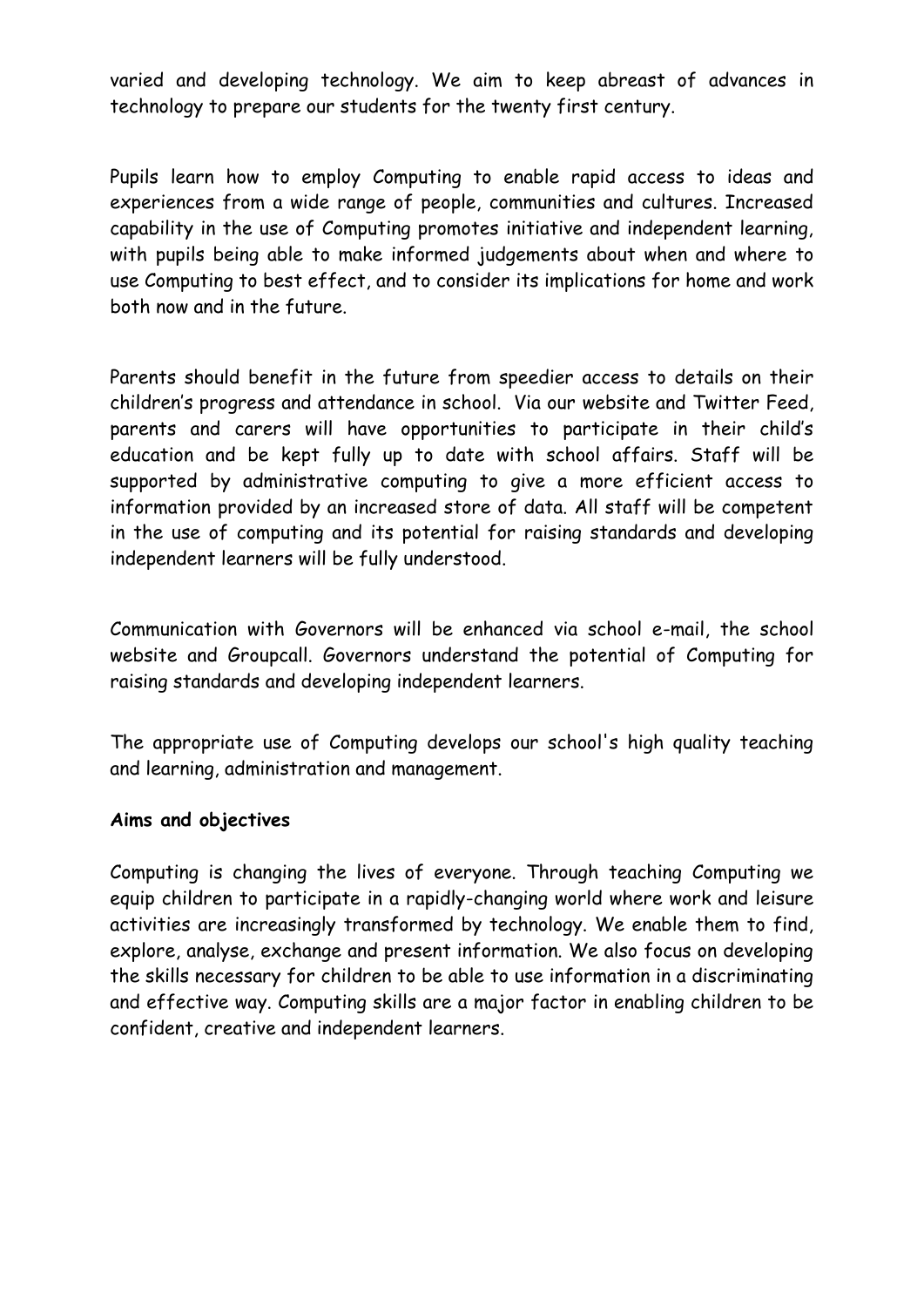The aims of Computing are to enable children:

- to develop Computing capability in finding, selecting and using information;
- to use Computing for effective and appropriate communication;
- to monitor and control events both real and imaginary;
- to apply hardware and software to creative and appropriate uses of information;
- to apply their Computing skills and knowledge to their learning in other areas;
- to use their Computing skills to develop their language and communication skills;
- to explore their attitudes towards computing and its value to them and society in general. For example, to learn about issues of security, confidentiality and accuracy.

# **Teaching and learning style**

As the aims of computing are to equip children with the skills necessary to use technology to become independent learners, the teaching style that we adopt is as active and practical as possible. While at times we do give children direct instruction on how to use hardware or software, the main emphasis of our teaching in computing is for individuals or groups of children to use computers to help them in whatever they are trying to study. So, for example, children might research a history topic by using programs, or they might investigate a particular issue on the Internet. Children who are learning science might use the computer to model a problem or to analyse data. We encourage the children to explore ways in which the use of computing can improve their results, for example, how a piece of writing can be edited or how the presentation of a piece of work can be improved by moving text about etc.

We recognise that all classes have children with widely differing computing abilities. This is especially true when some children have access to computing equipment at home, while others do not. We provide suitable learning opportunities for all children by matching the challenge of the task to the ability and experience of the child. We achieve this in a variety of ways, by:

- setting common tasks which are open-ended and can have a variety of responses;
- setting tasks of increasing difficulty (not all children complete all tasks);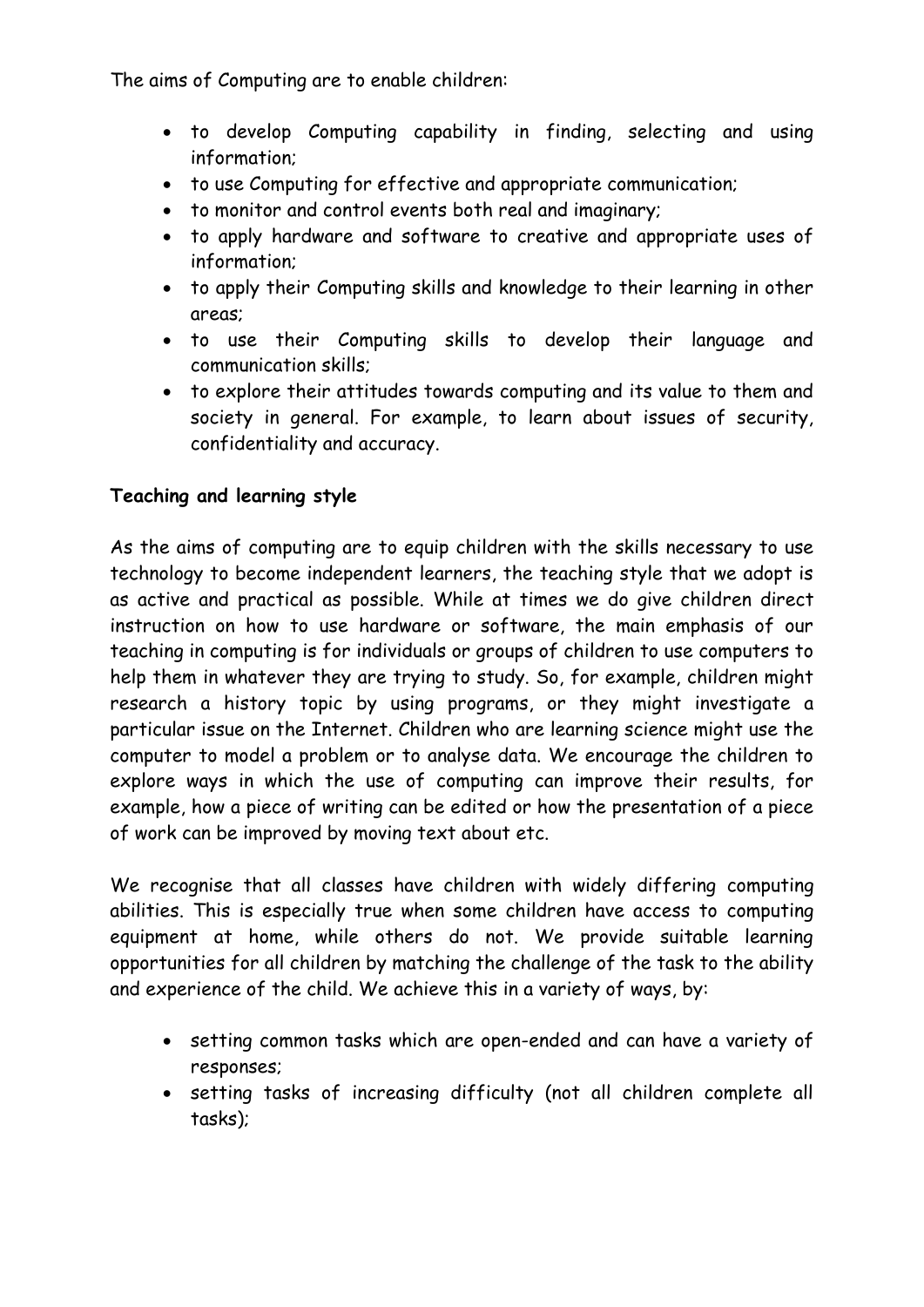- grouping children by ability in the room and setting different tasks for each ability group;
- providing resources of different complexity that are matched to the ability of the child;
- using classroom assistants to support the work of individual children or groups of children.

#### **Computing curriculum planning**

The school uses iCompute as the basis for its curriculum planning. We have adapted the national scheme to the local circumstances of the school.

We carry out the curriculum planning in computing in three phases (long-term, medium-term and short-term). The long-term plan maps the computing topics that the children study in each term during each key stage. The computing subject leader works this out in conjunction with teaching colleagues in each year group, and the children often study computing as part of their work in other subject areas. Our long-term computing plan shows how teaching units are distributed across the year groups, and how these fit together to ensure progression within the curriculum plan.

Our medium-term plans, which we have adopted from the Lancashire scheme of work and iCompute scheme of work, give details of each unit of work for each term. They identify the key learning objectives for each unit of work and stipulate the curriculum time that we devote to it. The Computing subject leader is responsible for keeping and reviewing these plans. In this way we ensure that we cover the National Curriculum without repeating topics.

The class teacher is responsible for writing the short-term plans with the computing component of each lesson. These daily plans list the specific learning objectives of each lesson. The class teacher keeps these individual plans and s/he and the computing subject leader often discuss them on an informal basis.

The topics studied in computing are planned to build upon prior learning. While we offer opportunities for children of all abilities to develop their skills and knowledge in each unit, we also build planned progression into the scheme of work, so that the children are increasingly challenged as they move up through the school.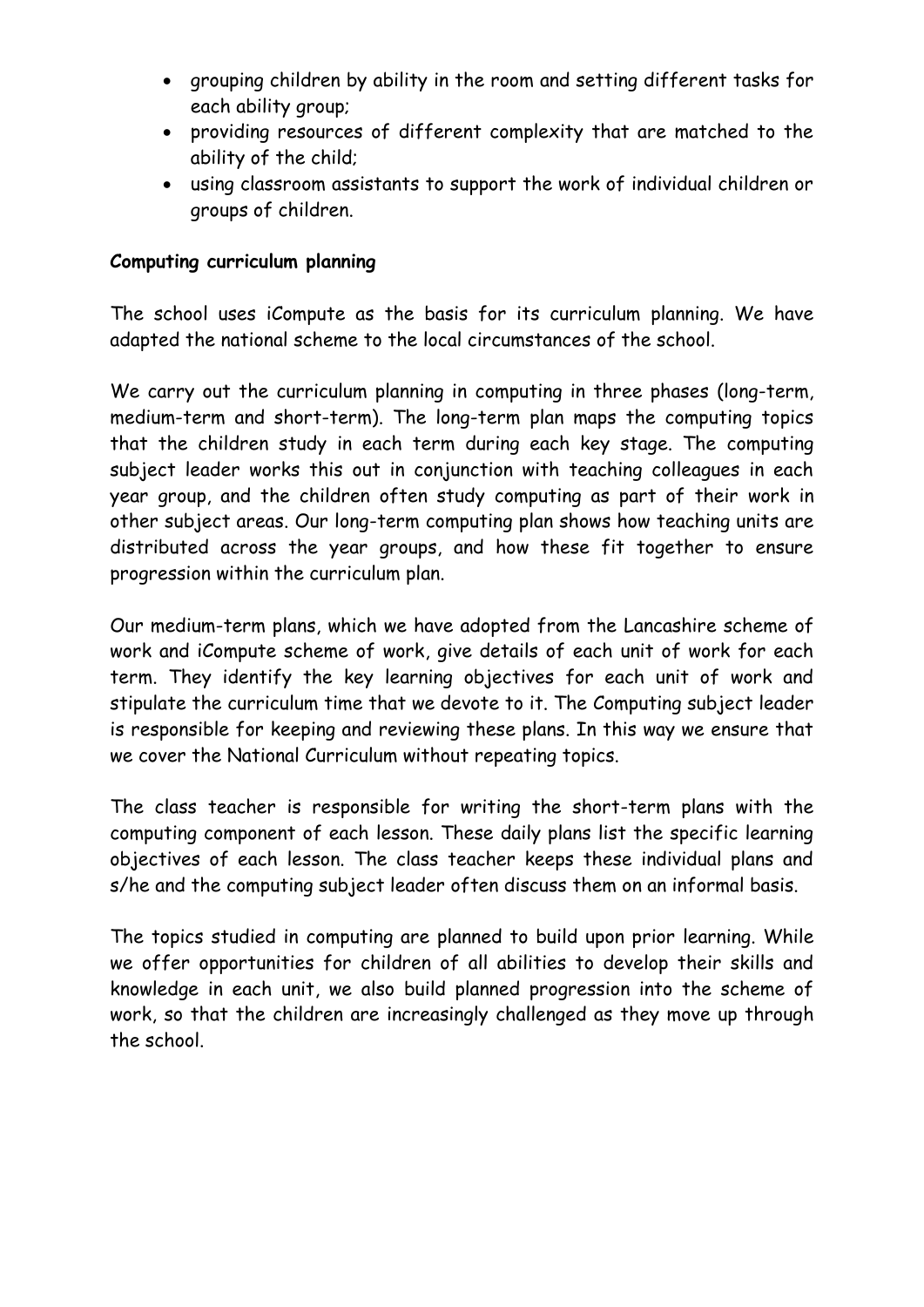## **Early Years Foundation Stage**

We teach computing in Reception classes as an integral part of the topic work covered during the year within the Understanding the World area of learning. We relate the computing aspects of the children's work to the objectives set out in the Early Learning Goals (ELGs) which underpin the curriculum planning. The children are encouraged to develop interest in and awareness of the uses of technology. They also have a range of opportunities to use Computing equipment including computers, a digital camera and programmable toys. During the year they gain confidence and start using the computer to find information and use it to communicate in a variety of ways.

### **The contribution of Computing to teaching in other curriculum areas**

Computing contributes to teaching and learning in all curriculum areas. For example, graphics work links in closely with work in art, and work using databases supports work in mathematics, while programs and the Internet prove very useful for research in humanities subjects. Computing enables children to present their information and conclusions in the most appropriate way.

### **English**

Computing is a major contributor to the teaching of English. Through the development of keyboard skills and the use of computers, children learn how to edit, revise and redraft text. They have the opportunity to develop their writing skills by communicating with people over the Internet, and they are able to join in discussions with other children throughout the world through the medium of video conferencing. They learn how to improve the presentation of their work by using desk-top publishing software.

#### **Mathematics**

Many computing activities build upon the mathematical skills of the children. Children use computing in mathematics to collect data, make predictions, analyse results, and present information graphically. They also acquire measuring techniques involving positive and negative numbers, and including decimal places.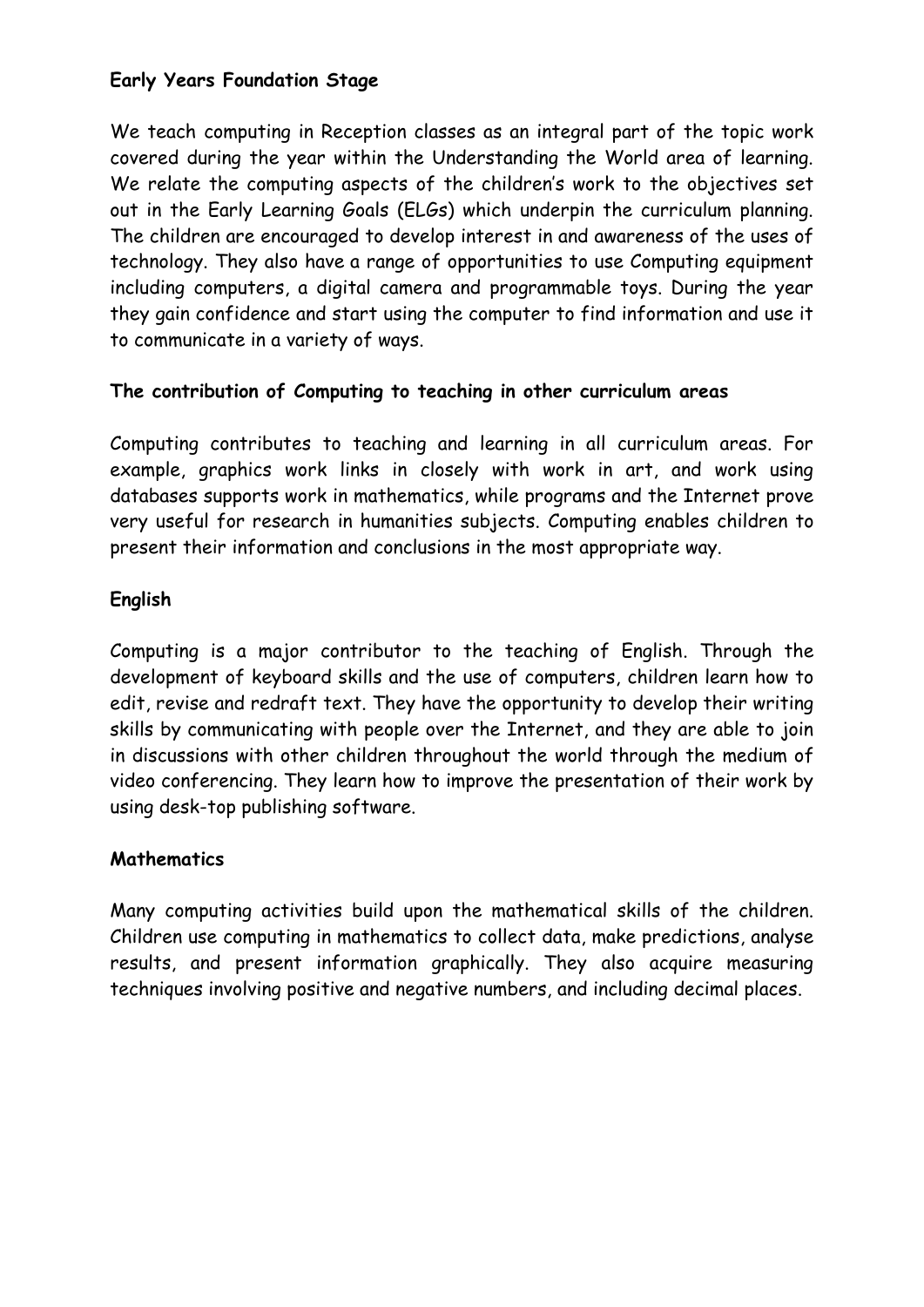## **Personal, social and health education (PSHE) and citizenship**

Computing makes a contribution to the teaching of PSHE and citizenship as children learn to work together in a collaborative manner. They develop a sense of global citizenship by using the Internet and e-mail. Through the discussion of moral issues related to electronic communication, children develop a view about the use and misuse of computing, and they also gain a knowledge and understanding of the interdependence of people around the world.

## **Teaching computing to children with special needs**

At Helmshore Primary School we teach computing to all children, whatever their ability. Computing forms part of our school curriculum policy to provide a broad and balanced education for all children. We provide learning opportunities that are matched to the needs of children with learning difficulties. In some instances the use of computing has a considerable impact on the quality of work that children produce; it increases their confidence and motivation. When planning work in computing, we take into account the targets in the children's Individual Provision Map (IPM).

#### **Assessment and Recording**

Teachers assess children's work in computing by making informal judgements as they observe them during lessons. On completion of a piece of work, the teacher marks it and comments as necessary (when a hard copy record is made). At the end of a unit of work s/he makes a summary judgement about the work of each pupil in relation to age related attainment, and records these attainment grades.

The Computing subject leader keeps samples of the children's work in a digital portfolio (keeping hard copies where appropriate). This demonstrates the expected attainment in Computing for each age group in the school.

#### **Resources**

All of our classrooms are equipped with Interactive Screens; these systems can also connect to iPads. The school hall is equipped with a presentation system including a PC, projected image, mixing desk, CD/MP3 player, wireless microphones, iPod docking station. Our school has computers available in every classroom, in addition to three fully equipped mobile Computer Suites (EFYS/KS1, Lower KS2 & Upper KS2). There are computers in supplementary teaching areas. We have mobile devices, iPads and Netbooks, linked to the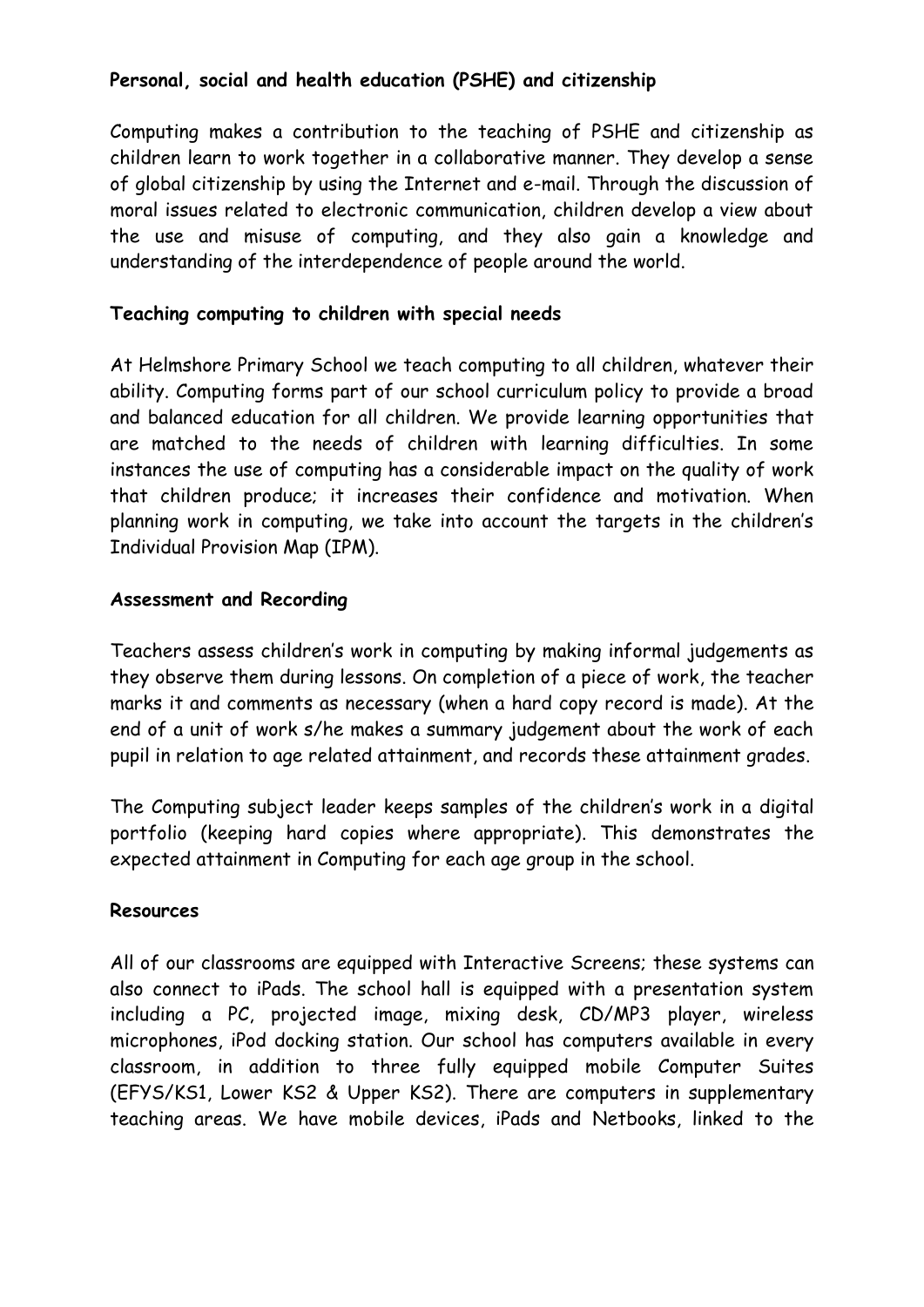server via Wi-Fi across all areas of school. Our network provides access to licence controlled software, personally allocated memory space, shared memory space for pupils, shared memory space of staff, secure memory space for administration purposes, and security filtered internet access. We keep original software discs in a central store; however network security measures ensure that only licensed software is used.

Along with the computers, the school has the following:

Hardware

- networked colour printers;
- scanner;
- digital cameras allocated to classes;
- telephoto digital camera;
- video camera (DVD);
- video player/recorder;
- electronic keyboards;
- calculators:
- robots (Busy Bees);
- interactive screens in all classrooms;
- iPads
- iPods
- computer microscopes;
- photocopier printer;
- staff laptops;
- pupil laptops;
- netbooks:
- CCTV magnifiers;
- webcams;
- radio, cassette, CD players;
- television:
- large presentation screen (School Hall)
- $\bullet$

Software

- Microsoft Office Package including Word, Excel, PowerPoint, Publisher, Outlook, InfoPath, Access.
- 2Simple Collection including a word processing package; painting/drawing software; clip art; a music composition package; a multimedia programme; spreadsheets/database programmes; control programme; simulations.